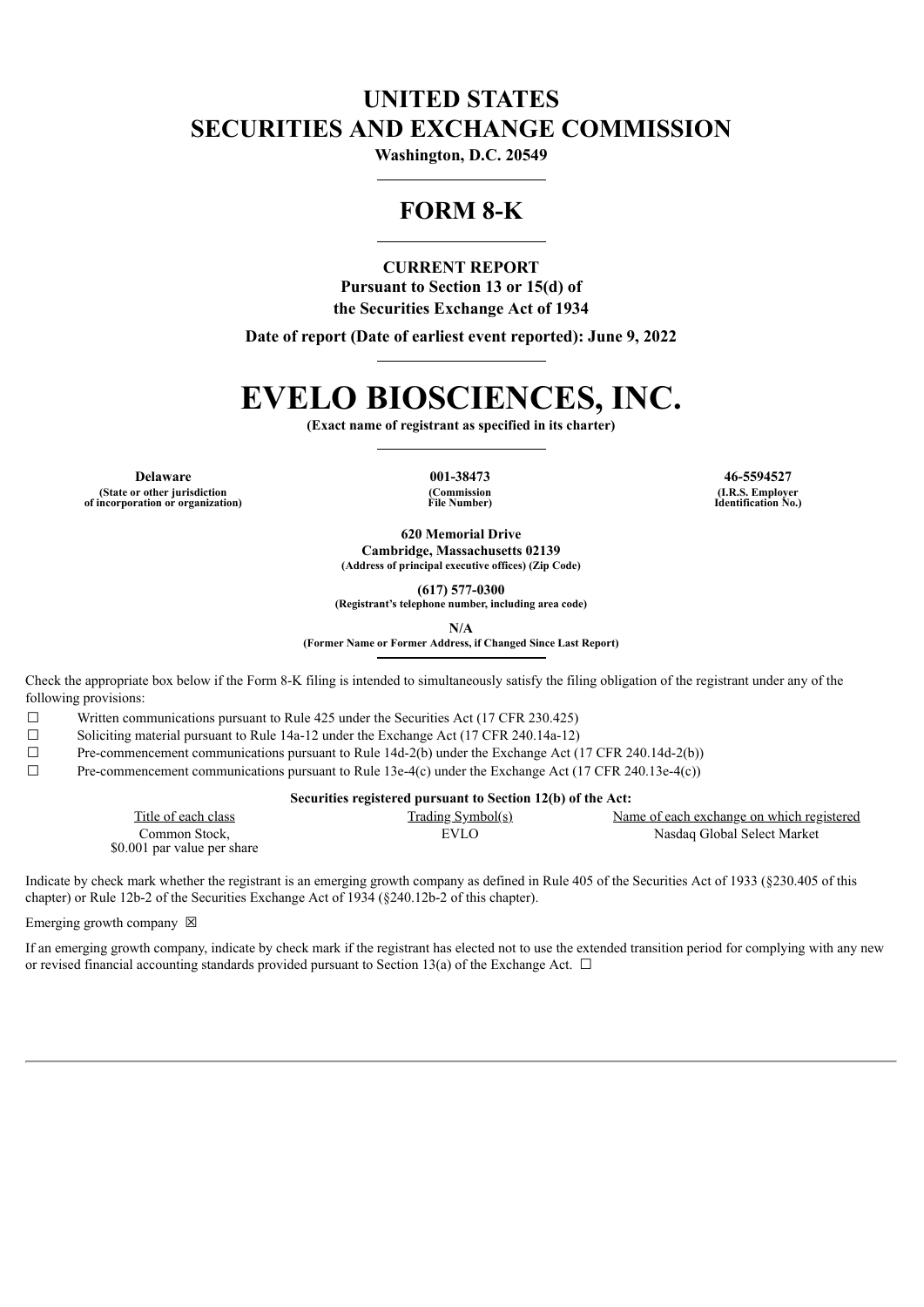#### **Item 5.07. Submission of Matters to a Vote of Security Holders.**

On June 9, 2022, Evelo Biosciences, Inc. (the "Company") held its Annual Meeting of Stockholders. A total of 44,517,646 shares of common stock were present or represented by proxy at the meeting, representing approximately 82.97% of the Company's outstanding common stock as of the April 12, 2022 record date. The following are the voting results for the proposals considered and voted upon at the meeting, all of which were described in the Company's definitive proxy statement filed with the Securities and Exchange Commission on April 26, 2022.

Item 1 — Election of three Class I directors to serve until the 2025 Annual Meeting of Stockholders, and until their respective successors have been duly elected and qualified.

| <b>NOMINEES</b>                    | <b>Votes FOR</b> | <b>Votes WITHHELD</b> | <b>Broker Non-Vote</b> |
|------------------------------------|------------------|-----------------------|------------------------|
| Jose-Carlos Gutiérrez-Ramos, Ph.D. | 38, 301, 346     | . 219,170             | 4,997,130              |
| Iain B. McInnes, M.B.Ch.B., Ph.D.  | 39.477.082       | 43.434                | 4,997,130              |
| Theodose Melas-Kyriazi             | 34, 111, 851     | 5,408,665             | 4,997,130              |

Item 2 — Ratification of the appointment of Ernst & Young LLP as the Company's independent registered public accounting firm for the year ending December 31, 2022.

| <b>Votes FOR</b> | <b>INCT</b><br>Votes | AINED<br><b>Votes</b><br>A RCT<br>. | Non-Vote<br>Broker |
|------------------|----------------------|-------------------------------------|--------------------|
| 06<br>44<br>.    | 342                  | 2.340<br>سمد                        |                    |

Based on the foregoing votes, Drs. Gutiérrez-Ramos and McInnes and Mr. Melas-Kyriazi were elected as Class I directors and Item 2 was approved.